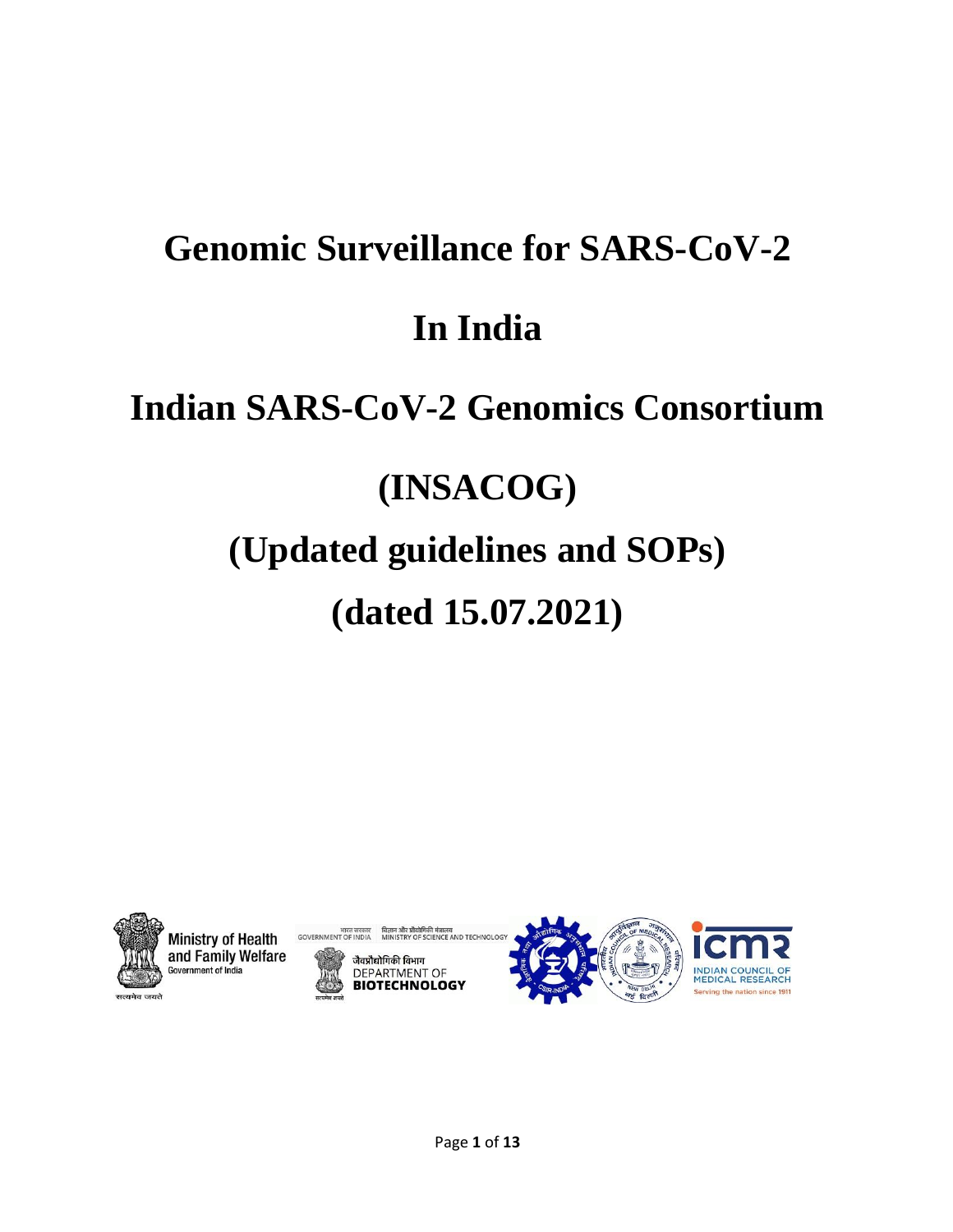#### **1. Background**

Globally, the SARS-CoV-2 virus has posed the biggest public health challenge of the century. However, India, has largely been able to keep the mortality low through effective diagnosis, appropriate treatment measures and contact tracing. In order to fully understand the spread and evolution of the SARS CoV-2 virus, and to tackle its future spread sequencing and analysing the genomic data of SARS CoV-2 is required. Any changes to the genetic code, or mutations in the SARS-CoV-2 virus, can be observed in the samples through genomic sequencing studies. Global experience has revealed the importance of genomic variants playing a key role in transmission and subsequent surges. The study of accumulation of mutations in the viral genomes enables us to compare virus samples and viral lineages in order to understand if local outbreaks are caused by transmission of single or multiple viral lineages. Analysis of SARS-CoV-2 genome sequences also allows us to study the evolution of the virus and assess whether these mutations influence transmission, clinical outcomes, severity, and their role in developing public health intervention measures and vaccines.

**Indian SARS-CoV-2 Genomics Consortium (INSACOG)** was established to expand Whole Genome Sequencing of SARS-CoV-2 across the nation, aiding our understanding of how the virus spreads and evolves. The Consortium had initially started with a network of ten regional genome sequencing laboratories spread across the country and has now been expanded to currently include 28 INSACOG Genome Sequencing Laboratories (IGSLs) that are mapped to the States and UTs for facilitating smooth flow of samples. The viral genome sequencing data generated by these IGSLs is analysed by the respective centres and sent to the National Centre for Disease Control (NCDC), Delhi for collation and integration. The Central Surveillance Unit (CSU) under Integrated Disease Surveillance Programme (IDSP) at the National Centre for Disease Control (NCDC) regularly collects data in a decentralized manner from various States/districts. This helps in correlating the data from the genome sequencing laboratories with the field data trends and study the linkages (if any) between the genomic variants and epidemiological trends based on COVID data generated by State and District Surveillance Units of IDSP. These correlations also enhance the understanding of unusual events like Vaccine breakthrough, suspected reinfections, super spreader events, outbreaks etc. The ultimate goal of this activity is to strengthen public health interventions across the country and breaking the chain of transmission. Linking this data with the IDSP epidemiological data and data on patient's symptoms will allow us to better understand the viral infection dynamics, morbidity and mortality trends. Further, the data can be linked with host genomics, immunology, clinical outcomes and risk factors for a more comprehensive outlook.

Over the past few months many variants have been detected through the Whole Genome Sequencing activities undertaken by INSACOG. The information so obtained has been regularly shared with States/UTs to strengthen their public health response to the pandemic. A few of the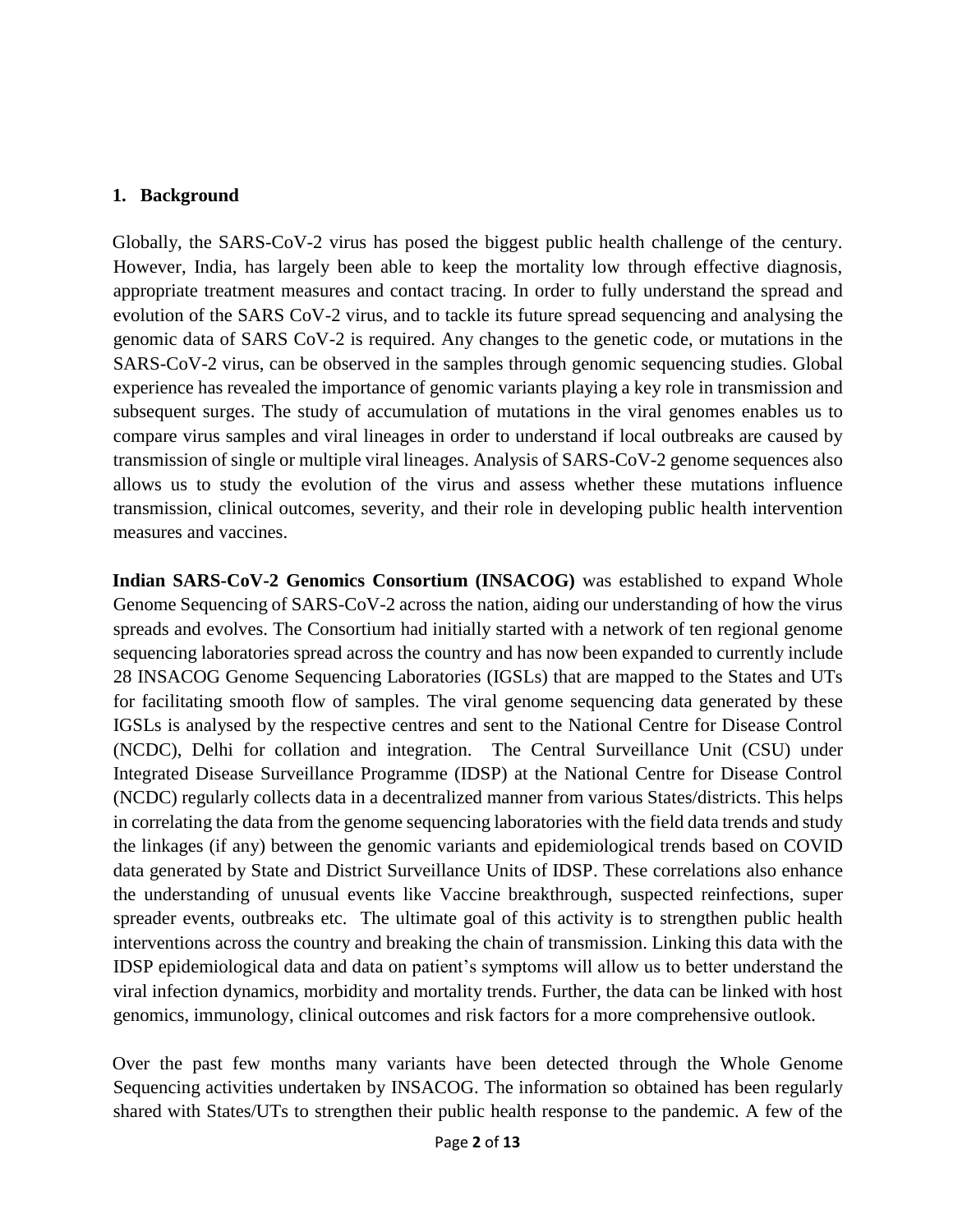variants thus detected have contributed to surges across various regions and other variants are being monitored by INSACOG for their potential role in disease transmission dynamics. For this whole exercise to become more meaningful, it is necessary that timely clinical data and adequate number of RTPCR positive samples for genome sequencing are provided by the States/UTs to facilitate better analysis of the transmissibility and virulence of these variants.

## **2. Stakeholders**

- **1.** State Governments IDSP-SSUs and DSUs situated in States and Districts
- **2.** Sentinel Sites –Identified RT-PCR labs, secondary & tertiary care hospitals of States and UTs.
- **3.** INSACOG Genome Sequencing Labs
- **4.** Ministry of Health and Family Welfare NCDC, ICMR
- **5.** Ministry of Science and Technology DBT/DST/CSIR

## **3. Objectives of the Indian SARS-CoV -2 Genomics Consortium (INSACOG)**

The overall aim of the **Indian SARS-CoV-2 Genomics Consortium** is to monitor the genomic variations in the SARS-CoV-2 on a regular basis through a multi-laboratory network. The mandate of INSACOG has evolved with time and the focus has shifted from primarily tracking variants among international passengers to early detection of variants that may emerge within the Country. In the present scenario, genomic surveillance of SARS-CoV-2 has the following objectives:

- Early detection of genomic variants of public health implication through sentinel surveillance
- To determine the genomic variants in unusual events/trends (Vaccine breakthrough, superspreader events, high mortality/morbidity trend areas etc.)
- To correlate the genome surveillance data with epidemiological data
- To suggest public health actions based on the analysis of genomic and epidemiological surveillance data

## **4. Genomic Surveillance Strategy:**

The current genomic surveillance is based on a three-pronged strategy that focusses on:

## **4.1. International Travellers**

## **4.2. Regular on-going surveillance in the community (through Sentinel Sites) &**

## **4.3. Event based surveillance in special case scenarios**

## **4.4. Other general considerations**

The salient features of the three-pronged strategy are: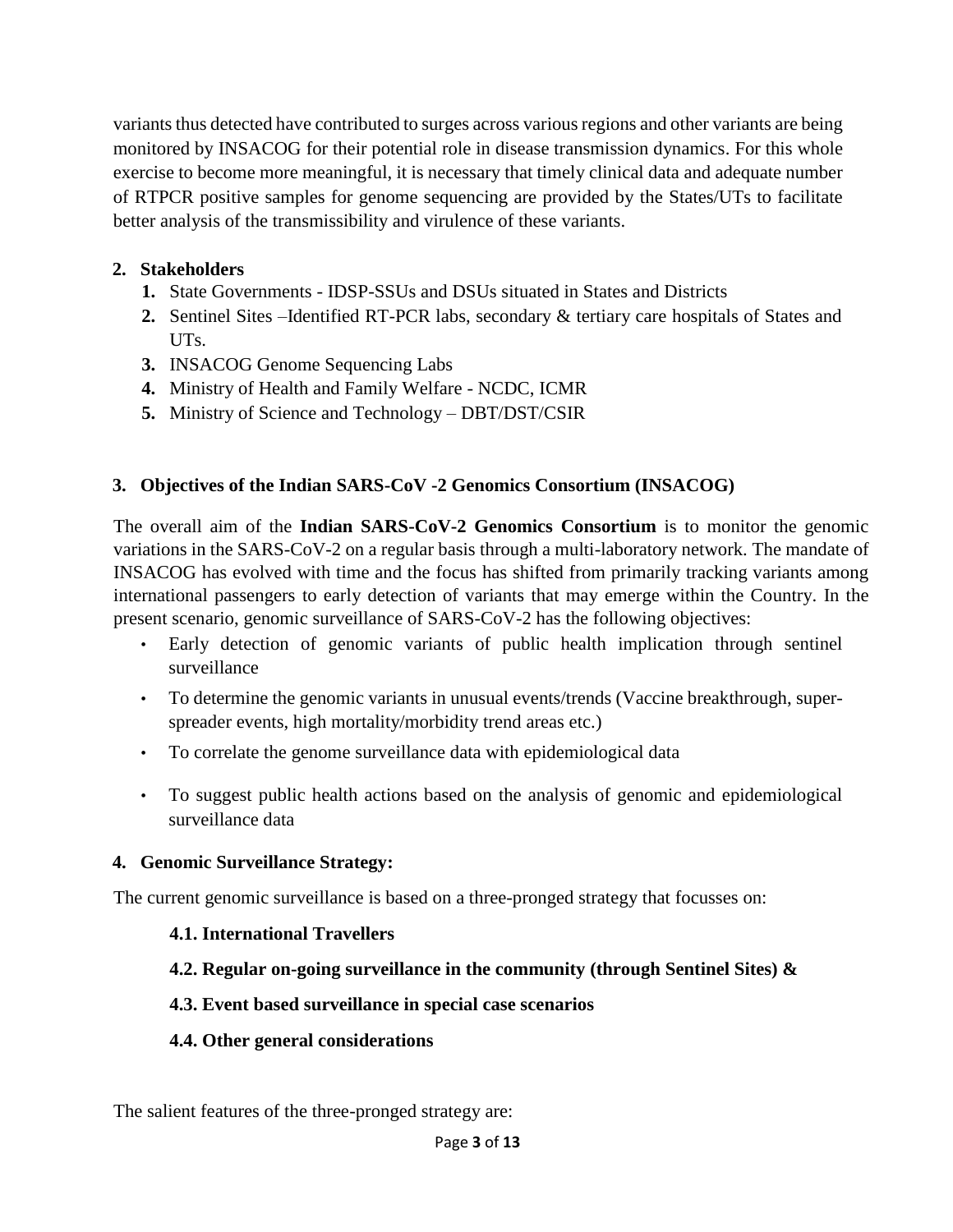## **4.1 International Travellers:**

- i. The aim is to detect the entry of new variants/mutants in India from other countries.
- ii. The details of the Countries, Points of Entry and Variants to be included in this approach shall be decided on the basis of the available information and the guidance released by the WHO under the provisions of the International Health Regulations (IHR 2005) from time to time.
- iii. Guidance for Epidemiological Surveillance and Response in the context of new variant of SARS-CoV-2 virus detected in other Countries shall be made available on the MoHFW website as and when the need arises.
- iv. This shall involve, inter alia, screening & testing of international travellers followed by sequencing a fixed percentage of the positive cases thus detected.

## **4.2 Regular on-going surveillance in the community through Sentinel Sites:**

- **i.** This is based on the WHO document "Operational Considerations to expedite Genomic Sequencing Component of GISRS surveillance of SARS CoV-2" that has been adapted taking into consideration the specific requirements of the country and the present sequencing capacity of the laboratories in the country.
- **ii.** The States and UTs are required to identify adequate number of Sentinel Sites ensuring representation across geographical territory (coverage of at-least 80% of the districts to be ensured) as well as the clinical spectrum of cases reported from the State/UT.
- iii. The sentinel sites can either be the RT-PCR labs or secondary  $\&$  tertiary care hospitals managing COVID cases.
- **iv.** The sentinel surveillance methodology requires that ideally each sentinel site sends atleast 15 samples every 15 days to the identified IGSL as per standard specimen collection procedure depicted in Annexure-1.
- **v.** However, this methodology may be customised by the States/UTs to suit local conditions. States are encouraged to refer samples in numbers that reflect the field situation and are in-sync with the sequencing capacity of the designated IGSL mapped to the State/UT.

## **4.3 Event based surveillance in special case scenarios:**

- **i.** The IDSP network captures unusual COVID-19 events such as suspected vaccine breakthrough, super-spreader events, clusters of cases with high mortality and/or morbidity and reports to the concerned DSUs for verification of these events
- **ii.** Upon verification, a detailed epidemiological investigation including instituting genomic analysis of the samples collected from such events is to be carried out by the concerned SSU/DSU in consultation with the CSU
- **iii.** The number of samples to be sent for sequencing in such events shall be determined by the investigating team and can be 100% for events such as vaccine breakthrough and suspected reinfections.
- **iv.** The Central Surveillance Unit IDSP will provide technical assistance to the States/UTs in this regard.

## **4.4 Other General Considerations of the Strategy:**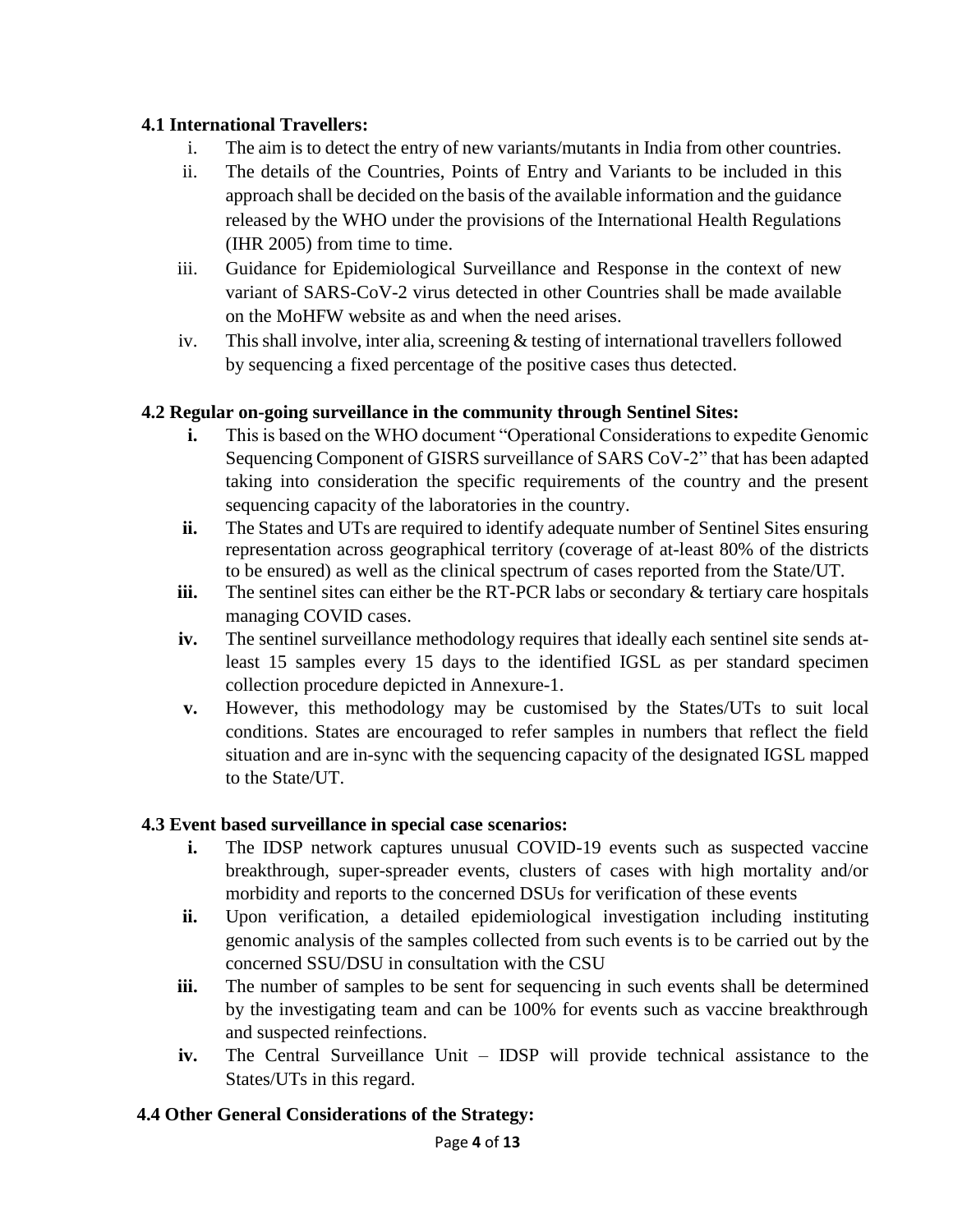- i. The relevant case details of any sample detected with the new variant which is found to be significant from public health perspective will be communicated directly to NCDC (Director), NCDC being the Nodal Unit along with the members of INSACOG SCAG.
- ii. Data privacy is to be ensured with respect to personal identifiers as well as findings that may have national or international public health implications
- iii. Submission of genomic data to international databases e.g. GISAID etc shall not be undertaken before submitting the summary findings to NCDC.
- iv. The database of all the samples sent for genome sequencing will be maintained in the special surveillance module of IHIP-INSACOG portal. Further, clinical and outcome details of all such samples must also be stored, updated and shared with CSU-IDSP, NCDC for establishment of clinic-epidemiological correlation. Individual SSUs/DSUs must also proactively review this data.
- v. The States will be intimated in case of identification of any new variant of public health concern after discussion with the technical experts for further epidemiological analysis and planning response strategies.
- vi. All the genomic sequencing data will be maintained in National database at three sites:
	- a. NIBMG, Kalyani,
	- b. IGIB, New Delhi and
	- c. NIV, Pune.
- vii. The central database shall be accessible to all the contributing IGSLs.
- viii. The genome sequence data will be shared with international organisations only after it has been shared with NCDC.

## **5. Organisational structure:**

- A. **Centre level:** A Nodal Unit has been created at NCDC, New Delhi with officers from Division of Bio**-**technology, Epidemiology and Central Surveillance Unit**.** This unit will act as a pivot and coordinate with the respective State**/**district surveillance units and plan the transportation of samples to the designated IGSL. Samples can also be transported by Sentinel Sites directly to sequencing labs. This unit at NCDC, New Delhi will also act as the Nodal National Hub for all Regional Hubs as detailed below.
- B. **Regional level:** It is proposed that the ten identified IGSL will serve as the regional hub laboratories for genome sequencing of the relevant region**.** These ten IGSLs are supported with 18 Satellite labs for genome sequencing activities (Annexure 2). These satellite labs will be sharing the genome sequencing data with respective hub IGSLs which in turn will update the same on IHIP-INSACOG portal. The Country will be divided into six regions for clearly defining the sample collection**/**transportation flow, as below**:**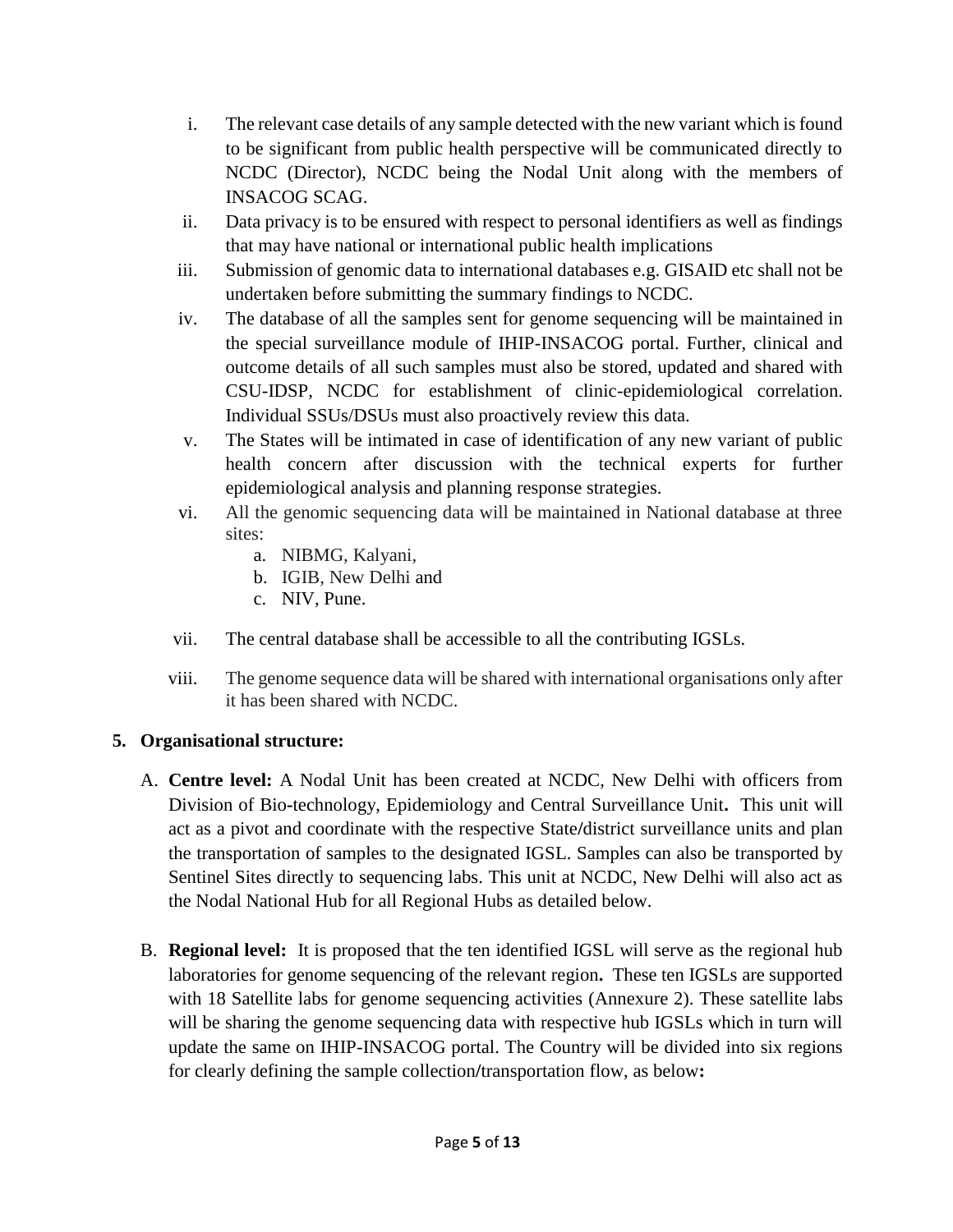| <b>Regional</b><br>Hub                                                                                                             | <b>List of Hub Labs</b>                                                                                                                                                                                                                                                                                                                                                                               | State/UT(s)*                                                                                                                                                                                       |  |  |  |  |
|------------------------------------------------------------------------------------------------------------------------------------|-------------------------------------------------------------------------------------------------------------------------------------------------------------------------------------------------------------------------------------------------------------------------------------------------------------------------------------------------------------------------------------------------------|----------------------------------------------------------------------------------------------------------------------------------------------------------------------------------------------------|--|--|--|--|
| <b>East</b><br>and<br><b>North East</b>                                                                                            | 1. DBT- National Institute of Biomedical Genomics<br>(NIBMG), Kalyani (near Kolkata)<br>Estimated sequencing capacity $-5000$ per month<br>of<br>2. DBT-Institute<br>Life<br>Sciences,<br>(ILS) Bhubaneshwar<br>Estimated sequencing capacity $-1200$ per month                                                                                                                                       | Andaman & Nicobar Islands,<br>Bengal,<br>West<br>Bihar,<br>Jharkhand, Assam, Tripura,<br>Meghalaya,<br>Manipur,<br>Arunachal Pradesh, Sikkim,<br>Nagaland, Mizoram<br>Odisha, Chhattisgarh, Sikkim |  |  |  |  |
| West                                                                                                                               | 3. ICMR-National Institute of Virology (NIV),<br>4. DBT-National Centre for Cell Science, Pune<br>Estimated sequencing capacity $-1200$ per month                                                                                                                                                                                                                                                     | Goa, Maharashtra,<br>Gujarat,<br>western part of MP, UT of<br>Dadar and Nagar Haveli and<br>Daman and Diu                                                                                          |  |  |  |  |
| <b>South</b>                                                                                                                       | 5. CSIR-Centre for Cellular and Molecular Biology<br>(CCMB) and<br>6. DBT-Centre for DNA Fingerprinting and<br>Diagnostics (CDFD), Hyderabad<br>Estimated sequencing capacity $-5000$ per month at<br>CCMB) and 1200 at CDFD<br>7. DBT InSTEM/NCBS, Bengaluru<br>Estimated sequencing capacity $-1200$ per month<br>NIMHANS, National<br>of<br>Institute<br>8.<br>Mental Health and<br>Neuro Sciences | Andhra Pradesh, Telangana,<br>(northern)<br>Goa<br>part<br>of<br>Karnataka)<br>Karnataka,<br>Tamil Nadu,<br>Puducherry                                                                             |  |  |  |  |
|                                                                                                                                    | (NIMHANS),<br>Hospital<br>Hosur<br>Road, Bangalore                                                                                                                                                                                                                                                                                                                                                    |                                                                                                                                                                                                    |  |  |  |  |
| <b>Central</b>                                                                                                                     | 9. CSIR-Institute of Genomics and Integrative Biology<br>(IGIB), Delhi<br>Estimated sequencing capacity $-10,000$ per month                                                                                                                                                                                                                                                                           | Rajasthan, Punjab, Haryana<br>and western part of UP.<br>Kerala<br>samples<br>will<br>be<br>sequenced at IGIB                                                                                      |  |  |  |  |
| <b>North</b><br>$\boldsymbol{\&}$<br><b>Central</b><br>$\ast \cdot$                                                                | 10. NCDC, Delhi - Division of Bio-technology,<br>Epidemiology and Central Surveillance Unit<br>Estimated sequencing capacity $-3,000$ per month                                                                                                                                                                                                                                                       | Eastern part of MP,<br>Uttarakhand,<br>Chandigarh,<br>Delhi,<br>Haryana,<br>Himachal<br>Pd., Ladakh, J&K<br>& Punjab                                                                               |  |  |  |  |
| States/UTs may plan and indicate the practical feasibility to CSU. CSU will further fine tune the<br>regional linkages with IGSLs. |                                                                                                                                                                                                                                                                                                                                                                                                       |                                                                                                                                                                                                    |  |  |  |  |

NCDC based on a continuous and dynamic assessment exercise would readjust the mapping of states, parts of states to IGSLs.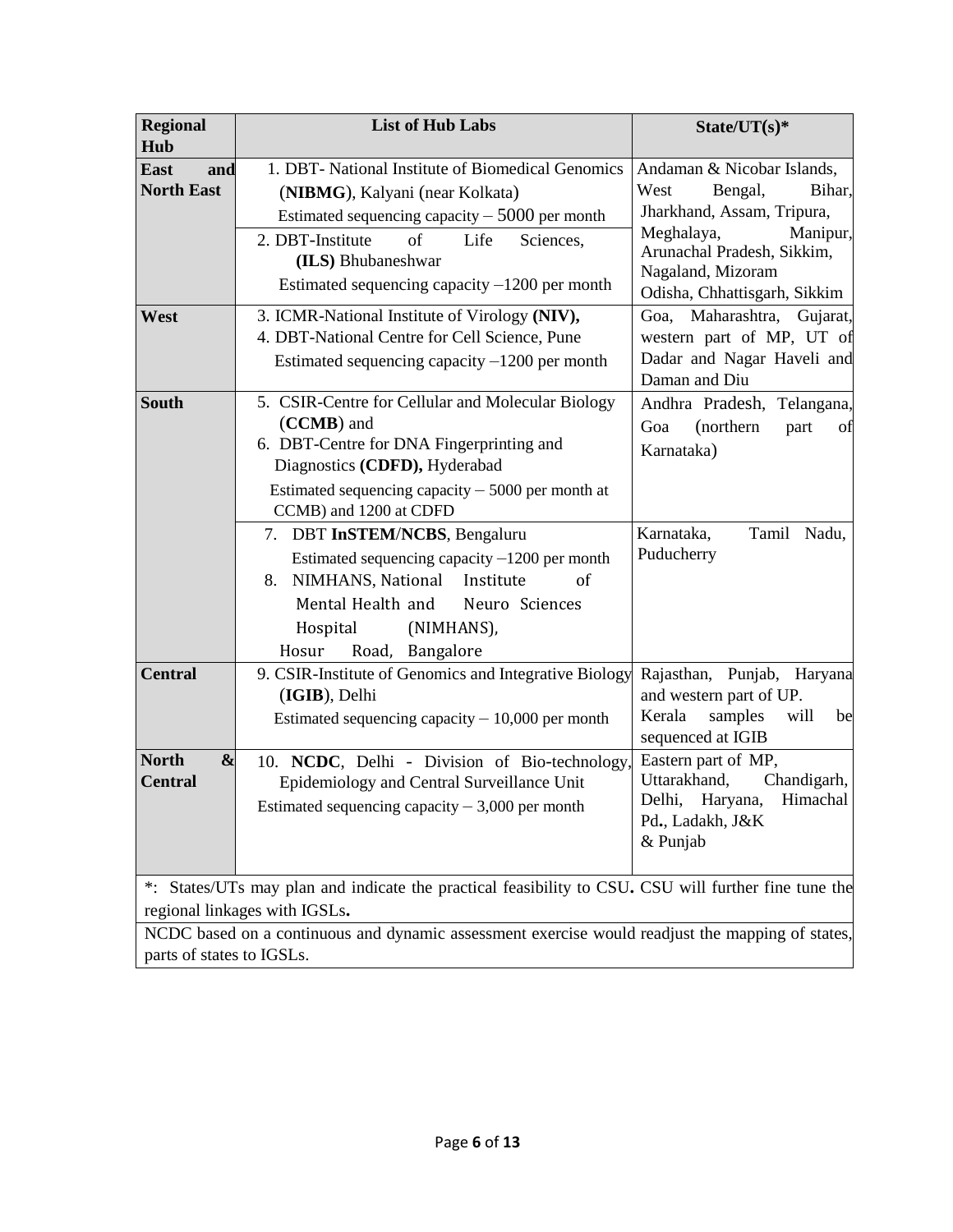## **6. Flow of Information:**

6.1 All the Sentinel Sites and IGSLs have been provided username and passwords for the INSACOG WGS Surveillance module of IDSP-IHIP.

6.2 The Sentinel Sites will send adequate number of samples for genome sequencing to the mapped IGSLs (10 Hub IGSLs and 18 Satellite IGSLs) – list placed at Annexure 2, and will update the details of the samples on the INSACOG WGS Surveillance module of IDSP-IHIP including the name of IGSL to which samples are being sent.

6.3 The IGSL will share the genome sequencing results (annotated data) with NCDC, Delhi for further analysis and compilation (taking help from NIBMG and IGIB sequencing analysis team).

6.4 The analysis reports will be sent periodically to the MoHFW and also shared with the relevant IGSL and CSU/SSU for necessary action.

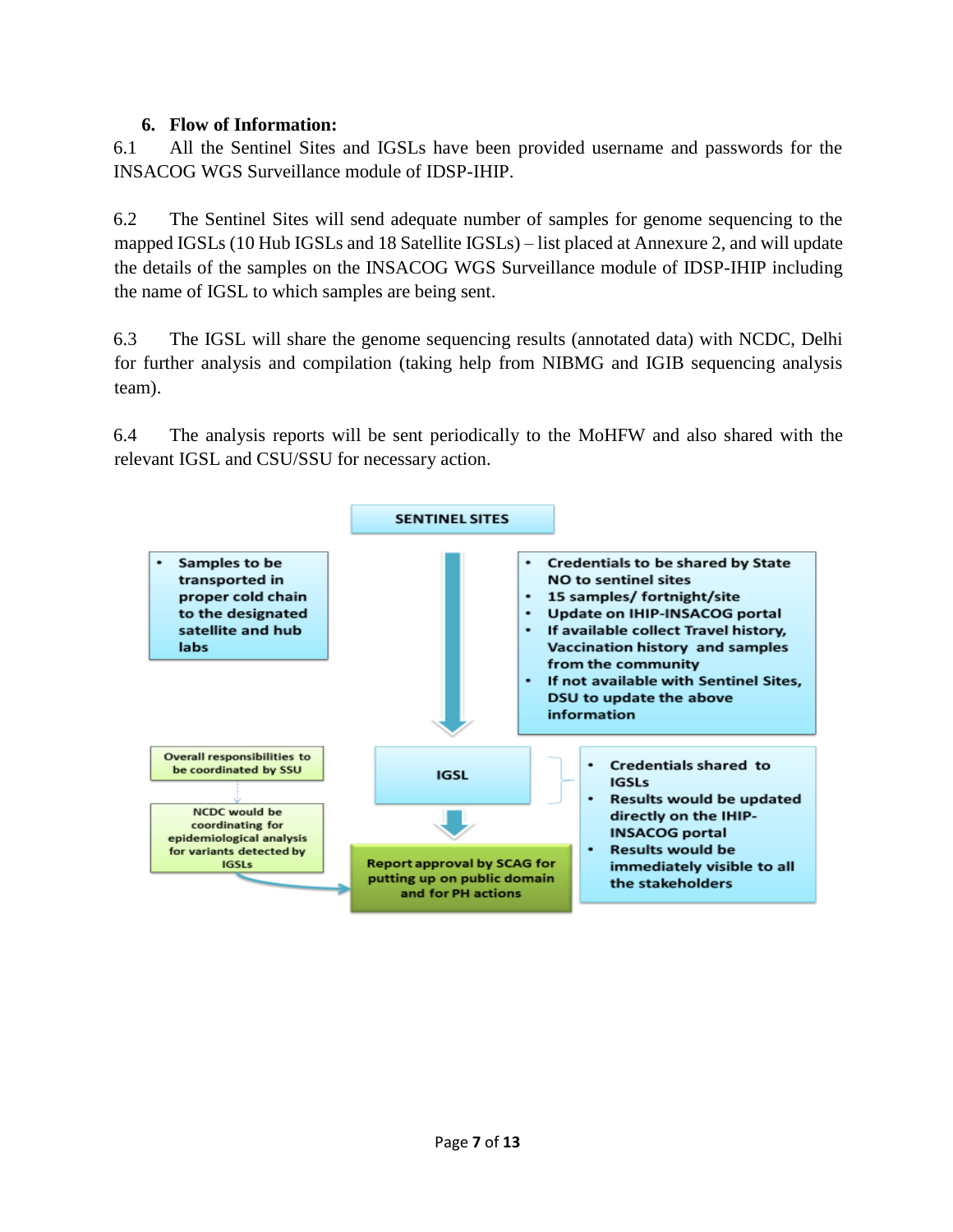## **7. Key steps in Implementation of the genomic surveillance strategy:**

7.1 Each State and UT is to designate a WGS nodal officer who will be the focal point for coordination of WGS related activities between the State, Sentinel Sites, IGSLs and NCDC. The State nodal officer is responsible for overall coordination from sending of the samples to the designated IGSLs/satellite labs along with updating of data for vaccination status of the patient, travel history, and outcome on IHIP WGS portal.

7.2 The nodal officer is also responsible for identification of adequate number of sentinel sites (Minimum of 10 for larger States) in consultation with their respective State Govt./UT Administration These sentinel sites must adequately represent geographical and clinical spectrum of the cases in the respective State/UTs.

7.3 A nodal officer for each sentinel site needs to be designated. The user credentials for these sentinel sites to be shared by the State Nodal Officer. The list of sentinel sites along with the details of the nodal officer for each site has to be communicated to IDSP, NCDC.

7.4 Adequate number of samples (At least 15 per fortnight) from each of the sentinel site should flow towards the designated IGSL. (Relaxation in this criterion of 15 per fortnight may be considered when the daily new cases reported from the Sentinel Site are less than 1) In such a case, all RTPCR positive samples in the given fortnight may be sent for WGS.

7.5 The data of the samples sent to IGSLs to be entered in the IHIP-INSACOG portal only using the credentials. The user guide for data entry is placed at Annexure  $-3$ .

7.6 The sentinel sites or District Surveillance Units have to enter the travel history, vaccination history and outcome details of the cases sent for WGS, and review this data proactively.

7.7 IGSLs will have to enter the results of the WGS directly on to the IHIP-INSACOG portal using their credentials which is provided by the State nodal officer. The details of results updation on the portal are depicted in Annexure-4.

7.8 In case of any variant detected by the IGSLs and which may be of concern, such as having immune escape capacity or lowering immune response in the host etc., a technical discussion with the SCAG group members of INSACOG would determine for the actions to be taken at the field level. CSU-NCDC will communicate these findings to the concerned States/UTs.

## **8. Rapid Response Strategy:**

8.1 A **Rapid Response Team (RRT)** will be formed in each State/UT by the Health Department. The team will comprise of a clinician, a microbiologist and a member from Medical College (preferably from Community Medicine Department). As soon as any mutation is detected and conveyed to the State/UT, the RRT will be deployed by the State/UT to the site, where it will investigate the mutant based on following aspects:

i. Contact tracing of case in which the mutation is detected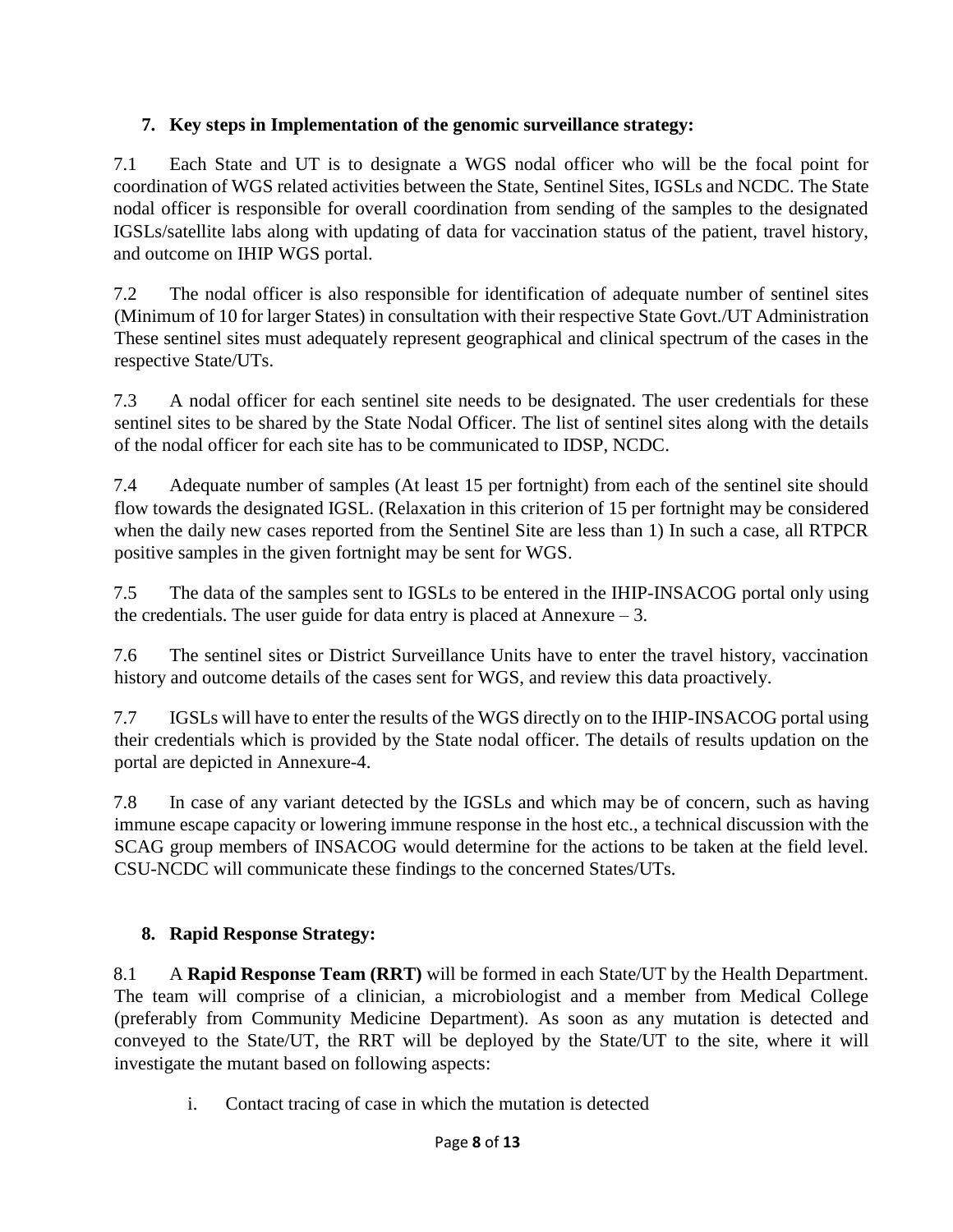- ii. Epidemiological aspects of the mutant detected with respect to number of cases, deaths in the community etc.
- iii. Clinical spectrum of the positive case to detect any change in the severity or mortality.
- iv. Samples of all members in the family in which a variant has been detected and their contacts need to be collected and sent for WGS to the mapped IGSL. This activity should be overseen by the Rapid Response Team.
- v. Take necessary containment measures in the area in conjunction with the district administration
- vi. Provide daily status reports to NCDC

## 8.2 **Review by States/UTs**

Regular reviews of the whole genome sequencing activity are to be held by Additional Chief /Principal/Secretary (Health)/MD (NHM) for the following activities:

- o Identification of adequate numbers of sentinel sites for the State/UT, ensuring geographical, demographic, and clinical spectrum representativeness
- o Ensuring that adequate number of samples are sent for WGS to the designated laboratories
- o Reviewing correlation of mutants/VOCs with the epidemiological and clinical data available with the State/UTs

## **9. Standard Operating Procedure for various Stakeholders:**

## **9.1 Sentinel Sites:**

- i. The sentinel sites are required to send 15 samples per fortnight to the tagged IGSLs
- ii. The sentinel sites can send samples directly to the satellite lab linked to their identified Hub lab (Details annexed)
- iii. The sample referral form (Metadata) of every sample sent for WGS has to be filled up by the Sentinel Site online on the IHIP portal (Username, passwords have been provided to all the sentinel sites)
- iv. The results would be made available to the sentinel sites only through the online referral & reporting system on IHIP
- v. The sample referral form is required to be filled up as completely as possible (including the sections on clinical severity, vaccination, travel history and outcome, if available) before sending to the IGSLs

## **9.2 Hub IGSLs:**

- i. All the Hub IGSLs have been provided credentials for reporting the WGS results on the IHIP portal
- ii. The Hub IGSLs are expected to provide technical support to the satellite labs enabling them to function independently in the future
- iii. The Hub IGSLs are also required to enter the results of the satellite laboratories till the time the INSACOG recognizes them as independent IGSL (akin to Hub IGSL) for WGS & data entry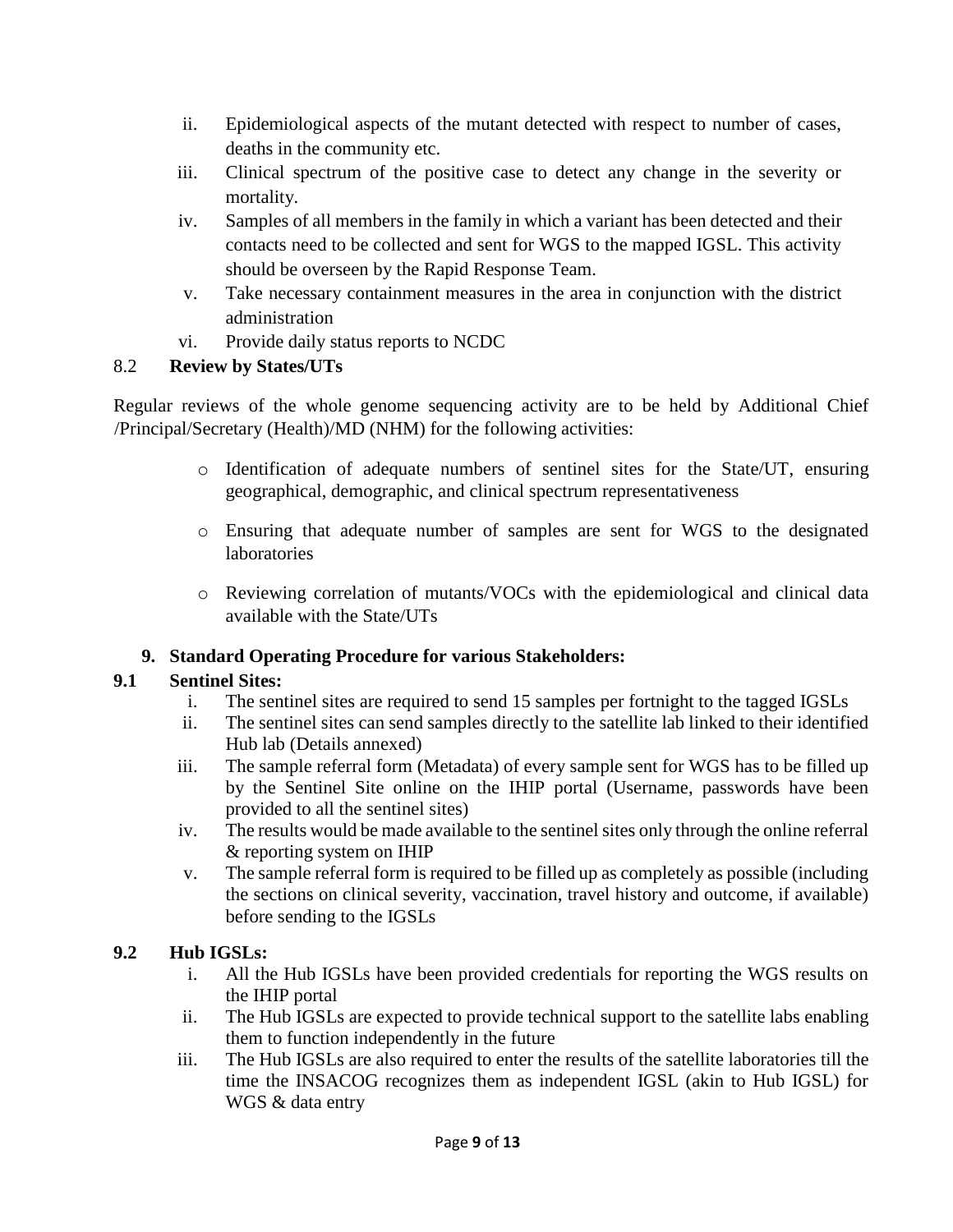- iv. The sample wise results updated by Hub IGSLs shall be immediately visible to the respective sentinel site as well as the concerned IDSP SSU/DSU
- v. All the IGSLs (Hub & Satellite) have also been provided login credentials (as sentinel sites) for their own sample referral for internal WGS (3-5% of internally tested RT-PCR positive samples)

## **9.3 Satellite IGSLs:**

- i. Each satellite IGSL is linked to a designated Hub laboratory
- ii. The sentinel sites can send samples directly to the satellite lab
- iii. The satellite labs are required to share the sequencing results with the Hub IGSLs for updating the same on portal
- iv. The satellite labs have to ensure that all relevant information pertaining to WGS is shared with the concerned Hub IGSL
- v. The satellite labs shall continuously strive to update their technical skills as per the guidance from the Hub laboratories / INSACOG.

## **9.4 IDSP DSUs:**

- i. District Surveillance Officer (DSO) is responsible for coordination of sending samples from the sentinel sites to the designated IGSLs or satellite labs.
- ii. DSO is responsible for updating of the data with respect to vaccination status, travel history and outcome of the patients for whom the samples have been sent for WGS.
- iii. Provide continuous support and constructive feedback in a timely manner and also update the records of samples sent by sentinel sites including clinical and outcome data of each sample sent for WGS..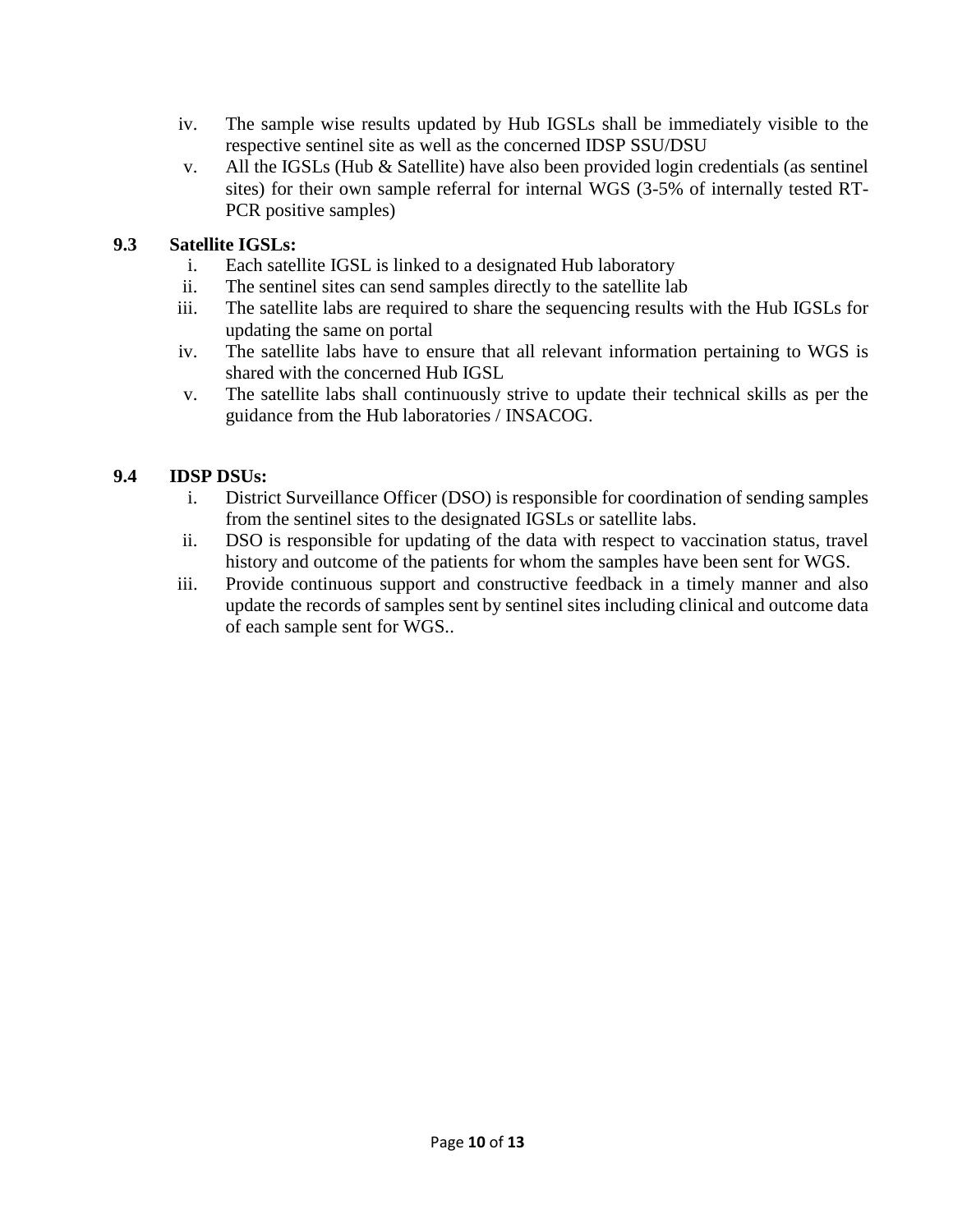## **Annexure 1**

## **Specimen Collection, Packaging and Transport Guidelines for SARS-CoV-2 positive samples for genome sequencing**

To be used for genome sequencing of RT-PCR positive samples by the laboratory personnel from Government or private health authorities/ hospitals.

**Purpose**: Specimen packaging and transport of clinical specimens to IGSL for genome sequencing.

#### **Sample collection:**

- a) From the identified Sentinel Sites as per the strategy
- b) From Non-Sentinel Sites (Labs/Hospitals) in case of unusual events such as vaccine breakthrough, super-spreader events, high mortality/morbidity trend areas etc.

## **Data sheet:**

The Sentinel Sites will submit the sample referral form on the INSACOG WGS Surveillance module of IDSP-IHIP portal.

**Roles and Responsibilities:** The Sentinel Site will collect, package & transport SARSCoV-2 positive samples.

Only those samples which are positive for SARS-CoV-2 by RT PCR preferably with a Ct value of 25 or less should be packaged & transported.

After carrying out the RT-PCR test the remaining samples (within 72 hours of collection, stored at 2-8°), which are RT-PCR positive (Ct value <25), will be transported in VTM with cool pack (4- 8 degree) or in ice.

Alternatively, remaining RNA samples may be stored and aliquoted in the 1.5 ml microcentrifuge tubes followed by proper labelling and sealing with the parafilm (stored at -70 degree Celsius). RNA placed together in plastic/ cardboard cryo-box and packed in the thermocol box with dry ice should be shipped to the respective IGSL for sequencing.

Samples should be packaged and transported with all biosafety precautions and should be accompanied with line list and details of samples including the Ct values of all the target genes detected in standard triple packaging.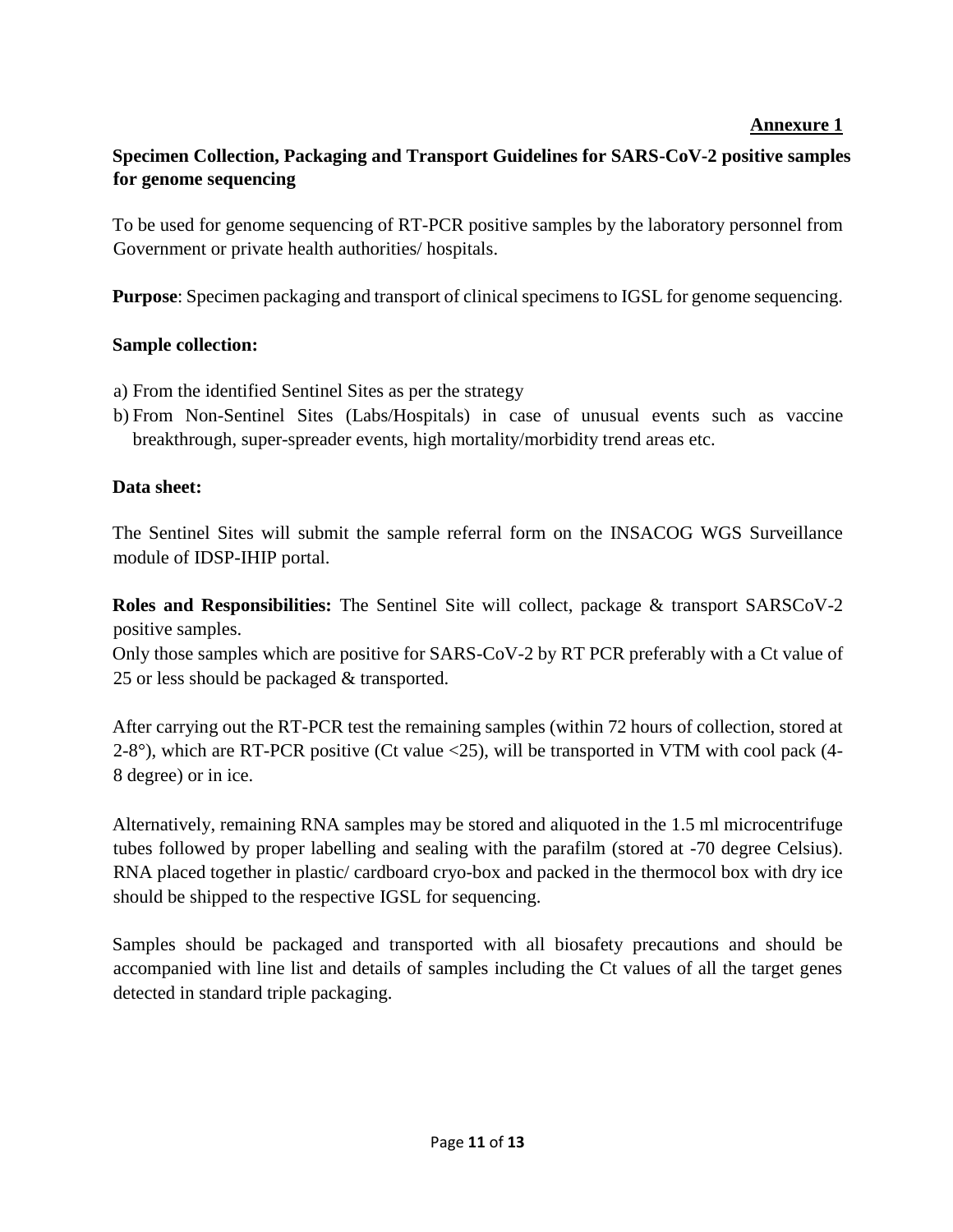The packaging consists of three layers as follows.

- 1. **Primary receptacle:** A labelled primary watertight, leak-proof receptacle containing the specimen. The receptacle is wrapped in enough absorbent material to absorb all fluid in case of breakage.
- 2. **Secondary receptacle:** A second durable, watertight, leak-proof receptacle to enclose and protect the primary receptacle(s). Several wrapped primary receptacles may be placed in one secondary receptacle. Sufficient additional absorbent material must be used to cushion multiple primary receptacles.
- 3. **Outer shipping package**: The secondary receptacle is placed in an outer shipping package which protects it and its content from outside influences such as physical damage and water while in transit

Personal protective equipment (apron, hand gloves, face shield, N95 Masks etc.) need to be used and all biosafety precautions should be followed while carrying out sample packaging and transport.